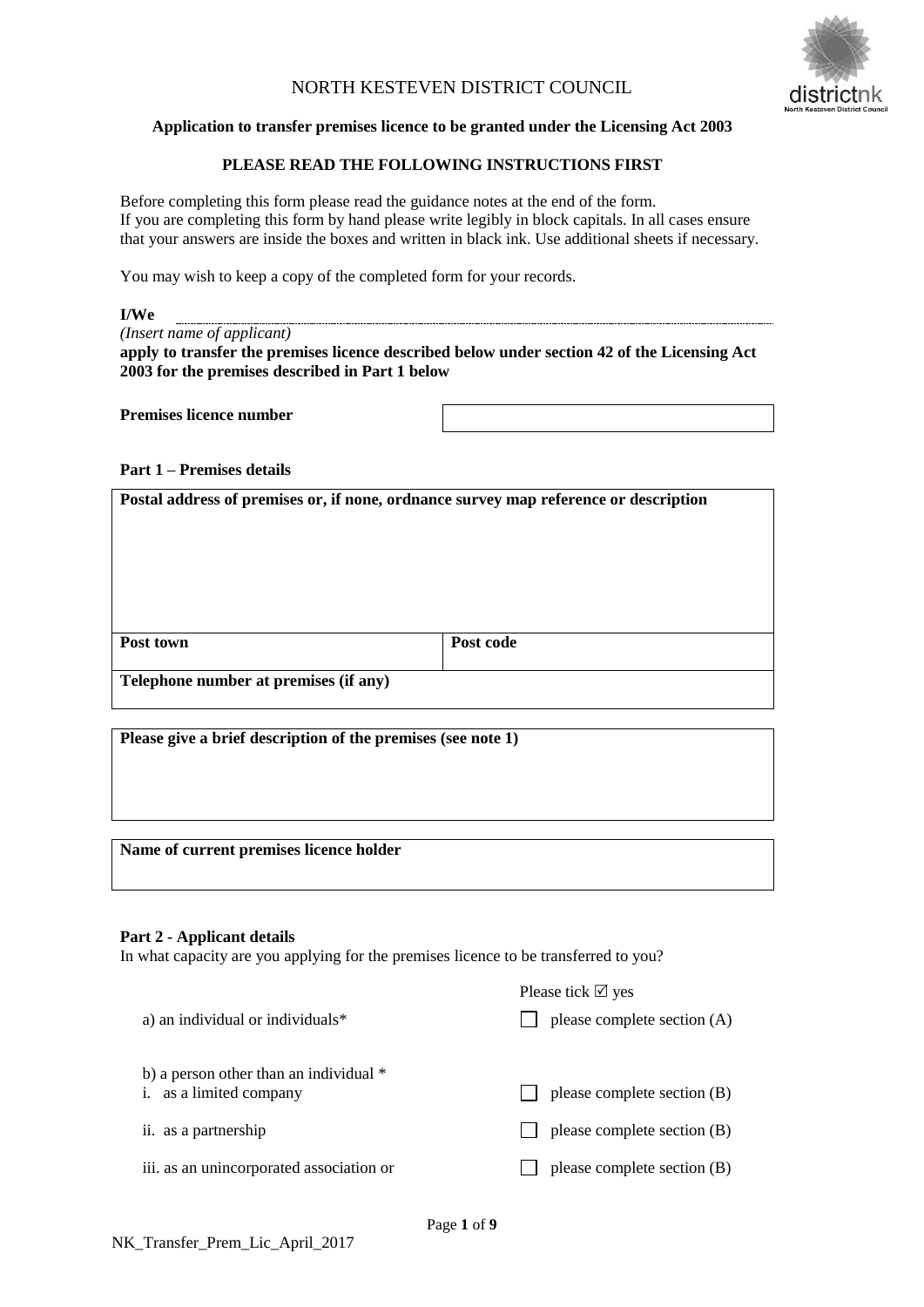| <b>Current</b><br>residential<br>address if<br>different from            |                                                                                                                                                                      |                           |                    |                                                                             |
|--------------------------------------------------------------------------|----------------------------------------------------------------------------------------------------------------------------------------------------------------------|---------------------------|--------------------|-----------------------------------------------------------------------------|
| Date of birth<br><b>Nationality</b>                                      |                                                                                                                                                                      | I am 18 years old or over |                    | Please tick $\boxtimes$ yes                                                 |
|                                                                          |                                                                                                                                                                      |                           |                    |                                                                             |
| Surname                                                                  |                                                                                                                                                                      |                           | <b>First names</b> |                                                                             |
|                                                                          |                                                                                                                                                                      |                           |                    | (for example, Rev)                                                          |
| (A) INDIVIDUAL APPLICANTS (fill in as applicable)<br><b>Mrs</b><br>Mr    | <b>Miss</b>                                                                                                                                                          | Ms                        |                    | Other title                                                                 |
| $\circ$<br>$\circ$                                                       | statutory function or<br>a function discharged by virtue of Her Majesty's prerogative                                                                                |                           |                    |                                                                             |
|                                                                          | I am making the application pursuant to a                                                                                                                            |                           |                    |                                                                             |
|                                                                          | of the premises for licensable activities; or                                                                                                                        |                           |                    | I am carrying on or proposing to carry on a business which involves the use |
|                                                                          |                                                                                                                                                                      |                           |                    | Please tick $\boxtimes$ yes                                                 |
| *If you are applying as a person described in (a) or (b) please confirm: |                                                                                                                                                                      |                           |                    |                                                                             |
| <b>England and Wales</b>                                                 | h) the chief officer of police of a police force in                                                                                                                  |                           |                    | please complete section (B)                                                 |
| hospital in England                                                      | ga) a person who is registered under Chapter 2 of Part<br>1 of the Health and Social Care Act 2008 (within the<br>meaning of that Part) in respect of an independent |                           |                    | please complete section (B)                                                 |
| independent hospital in Wales                                            | g) an individual who is registered under Part 2 of the<br>Care Standards Act 2000 (c14) in respect of an                                                             |                           |                    | please complete section (B)                                                 |
| f) a health service body                                                 |                                                                                                                                                                      |                           |                    | please complete section (B)                                                 |
|                                                                          | e) the proprietor of an educational establishment                                                                                                                    |                           |                    | please complete section (B)                                                 |
| d) a charity                                                             |                                                                                                                                                                      |                           |                    | please complete section (B)                                                 |
| c) a recognised club<br>please complete section (B)                      |                                                                                                                                                                      |                           |                    |                                                                             |
|                                                                          | iv. other (for example a statutory corporation)                                                                                                                      |                           |                    | please complete section (B)                                                 |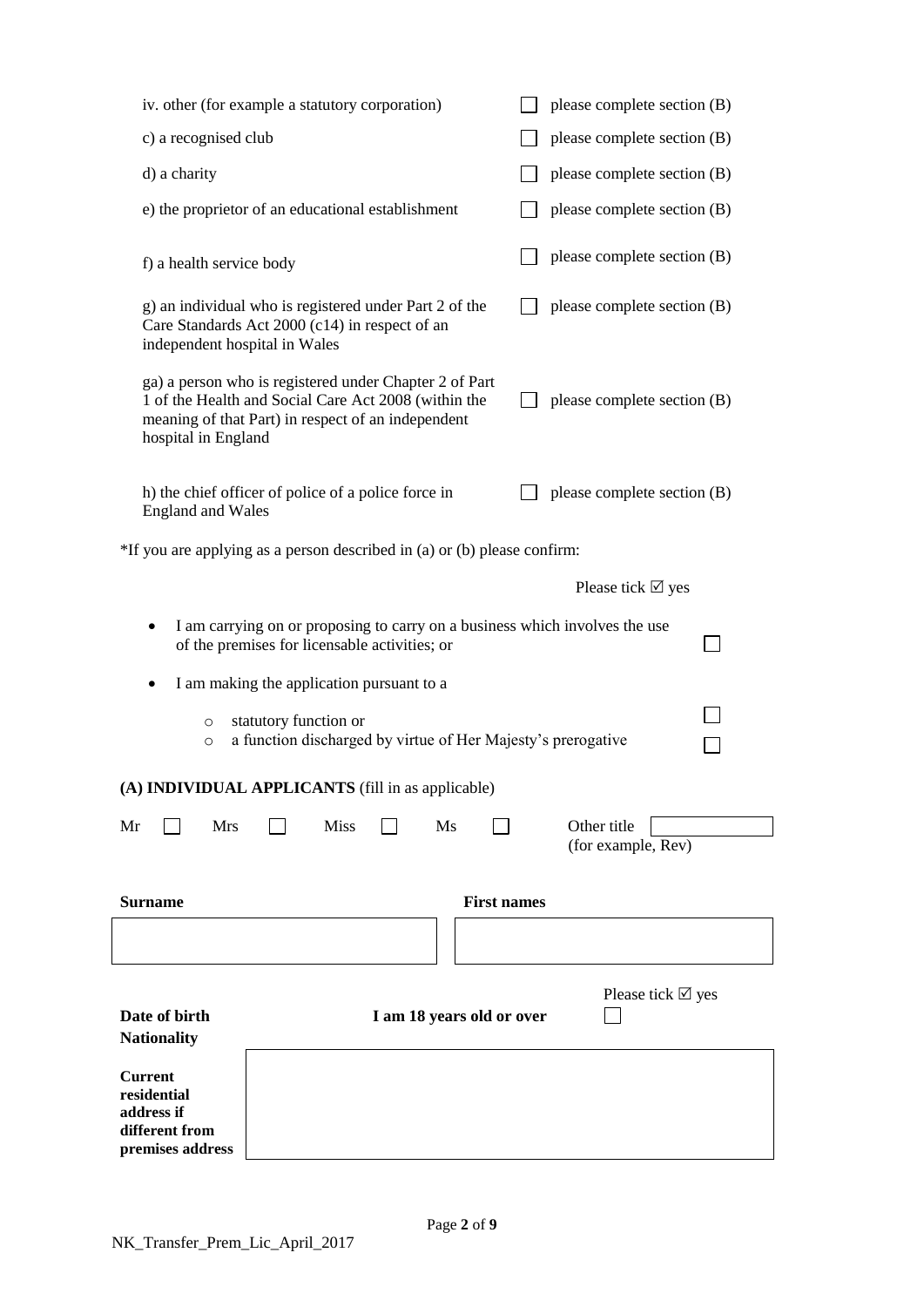| Post town                                                                      | Post code                                                                |  |  |
|--------------------------------------------------------------------------------|--------------------------------------------------------------------------|--|--|
| Daytime contact telephone number                                               |                                                                          |  |  |
| <b>E-mail address</b><br>(optional)                                            |                                                                          |  |  |
|                                                                                |                                                                          |  |  |
|                                                                                | <b>SECOND INDIVIDUAL APPLICANT</b> (fill in as applicable)               |  |  |
| Mr<br><b>Mrs</b>                                                               | <b>Miss</b><br>Ms<br>$\blacksquare$<br>Other title<br>(for example, Rev) |  |  |
| <b>Surname</b>                                                                 | <b>First names</b>                                                       |  |  |
|                                                                                |                                                                          |  |  |
| Date of birth<br><b>Nationality</b>                                            | Please tick $\boxtimes$ yes<br>I am 18 years old or over                 |  |  |
| <b>Current residential</b><br>address if<br>different from<br>premises address |                                                                          |  |  |
| Post town                                                                      | Post code                                                                |  |  |
| Daytime contact telephone number                                               |                                                                          |  |  |
| <b>E-mail address</b><br>(optional)                                            |                                                                          |  |  |

# **(B) OTHER APPLICANTS**

Please provide name and registered address of applicant in full. Where appropriate please give any registered number. In the case of a partnership or other joint venture (other than a body corporate), please give the name and address of each party concerned.

| Name    |  |
|---------|--|
|         |  |
|         |  |
|         |  |
| Address |  |
|         |  |
|         |  |
|         |  |
|         |  |
|         |  |
|         |  |
|         |  |
|         |  |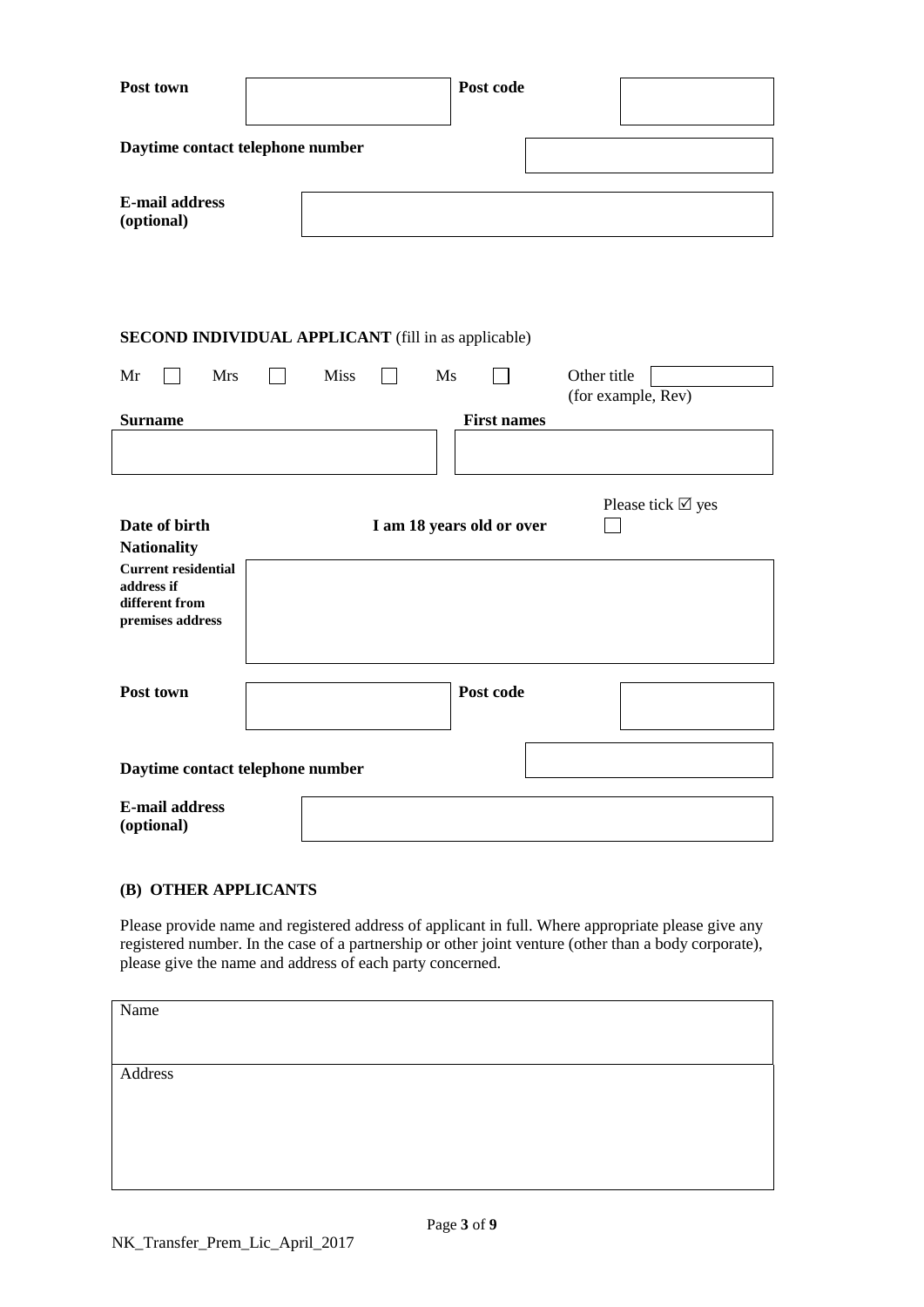| Registered number (where applicable)                                                         |
|----------------------------------------------------------------------------------------------|
| Description of applicant (for example partnership, company, unincorporated association etc.) |
|                                                                                              |
| Telephone number (if any)                                                                    |
| E-mail address (optional)                                                                    |

# **Part 3**

|                                                                               |              | Please tick $\boxtimes$ yes         |
|-------------------------------------------------------------------------------|--------------|-------------------------------------|
| Are you the holder of the premises licence under an interim authority notice? |              |                                     |
| Do you wish the transfer to have immediate effect?                            |              |                                     |
| If not when would you like the transfer to take effect?                       | Month<br>Day | Year<br>Please tick $\boxtimes$ yes |

I have enclosed the consent form signed by the existing premises licence holder

If you have not enclosed the consent form referred to above please give the reasons why not. What steps have you taken to try and obtain the consent?

 $\Box$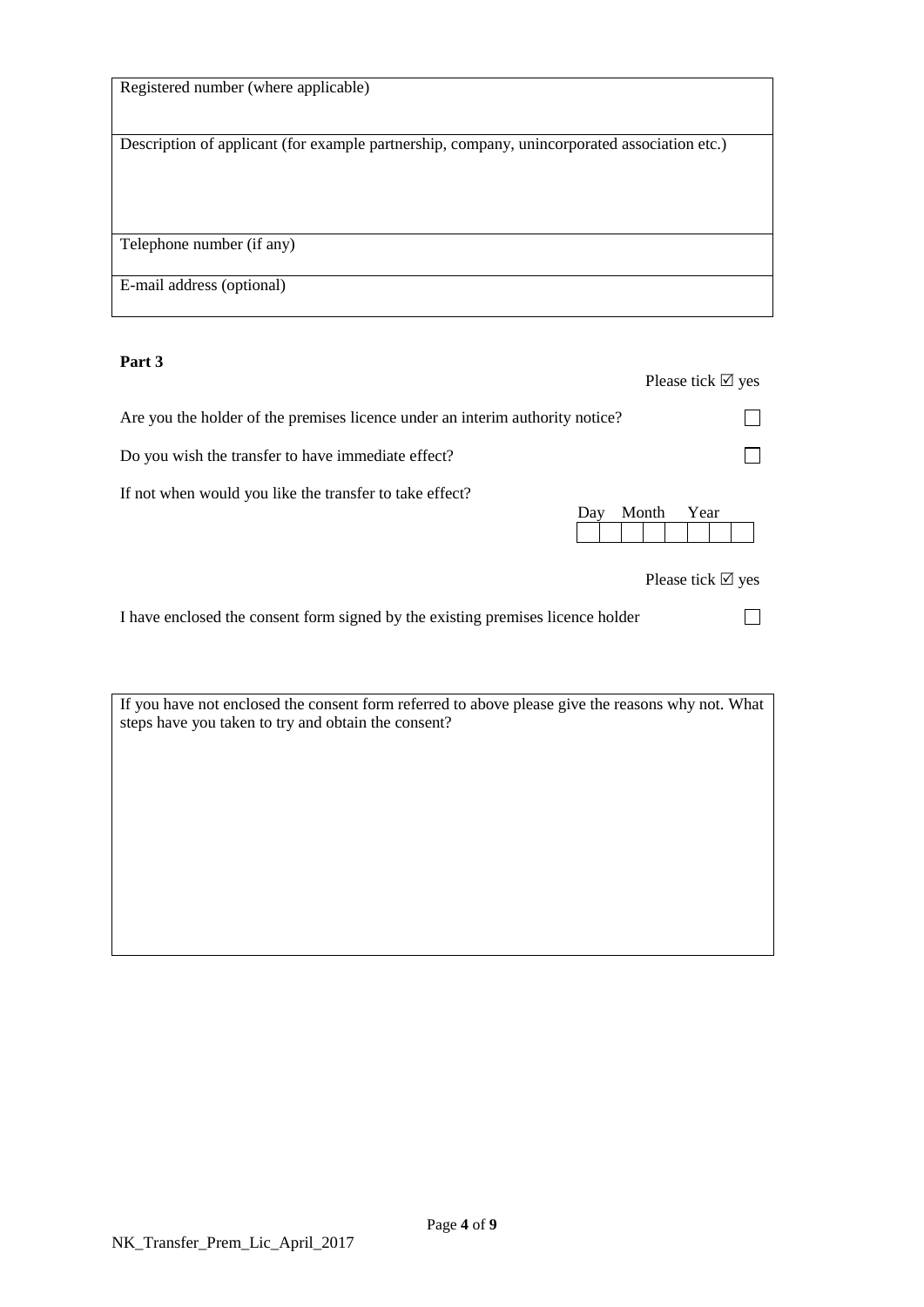П

 $\Box$ 

 $\Box$ 

┑

If this application is granted I would be in a position to use the premises during the application period for the licensable activity or activities authorised by the licence (see section 43 of the Licensing Act 2003)

Please tick  $\boxtimes$  yes

I have enclosed the premises licence

If you have not enclosed premises licence referred to above please give the reasons why not.

- I have made or enclosed payment of the fee
- I have enclosed the consent form signed by the existing premises licence holder or my statement as to why it is not enclosed
- I have enclosed the premises licence or relevant part of it or explanation
- I have sent a copy of this application to the chief officer of police today
- I have sent a copy of this form to Home Office Immigration Enforcement today

**IT IS AN OFFENCE, UNDER SECTION 158 OF THE LICENSING ACT 2003, TO MAKE A FALSE STATEMENT IN OR IN CONNECTION WITH THIS APPLICATION. THOSE WHO MAKE A FALSE STATEMENT MAY BE LIABLE ON SUMMARY CONVICTION TO A FINE OF ANY AMOUNT.** 

**IT IS AN OFFENCE UNDER SECTION 24B OF THE IMMIGRATION ACT 1971] FOR A PERSON TO WORK WHEN THEY KNOW, OR HAVE REASONABLE CAUSE TO BELIEVE, THAT THEY ARE DISQUALIFIED FROM DOING SO BY REASON OF THEIR IMMIGRATION STATUS. THOSE WHO EMPLOY AN ADULT WITHOUT LEAVE OR WHO IS SUBJECT TO CONDITIONS AS TO EMPLOYMENT WILL BE LIABLE TO A CIVIL PENALTY UNDER SECTION 15 OF THE IMMIGRATION, ASYLUM AND NATIONALITY ACT 2006 AND, PURSUANT TO SECTION 21 OF THE SAME ACT, WILL BE COMMITTING AN OFFENCE WHERE THEY DO SO IN THE KNOWLEDGE, OR WITH REASONABLE CAUSE TO BELIEVE, THAT THE EMPLOYEE IS DISQUALIFIED.** 

I understand I am not entitled to be issued with a licence if I do not have the entitlement to live and work in the UK (or if I am subject to a condition preventing me from doing work relating to the carrying on of a licensable activity) and that my licence will become invalid if I cease to be entitled to live and work in the UK (please read guidance note 2)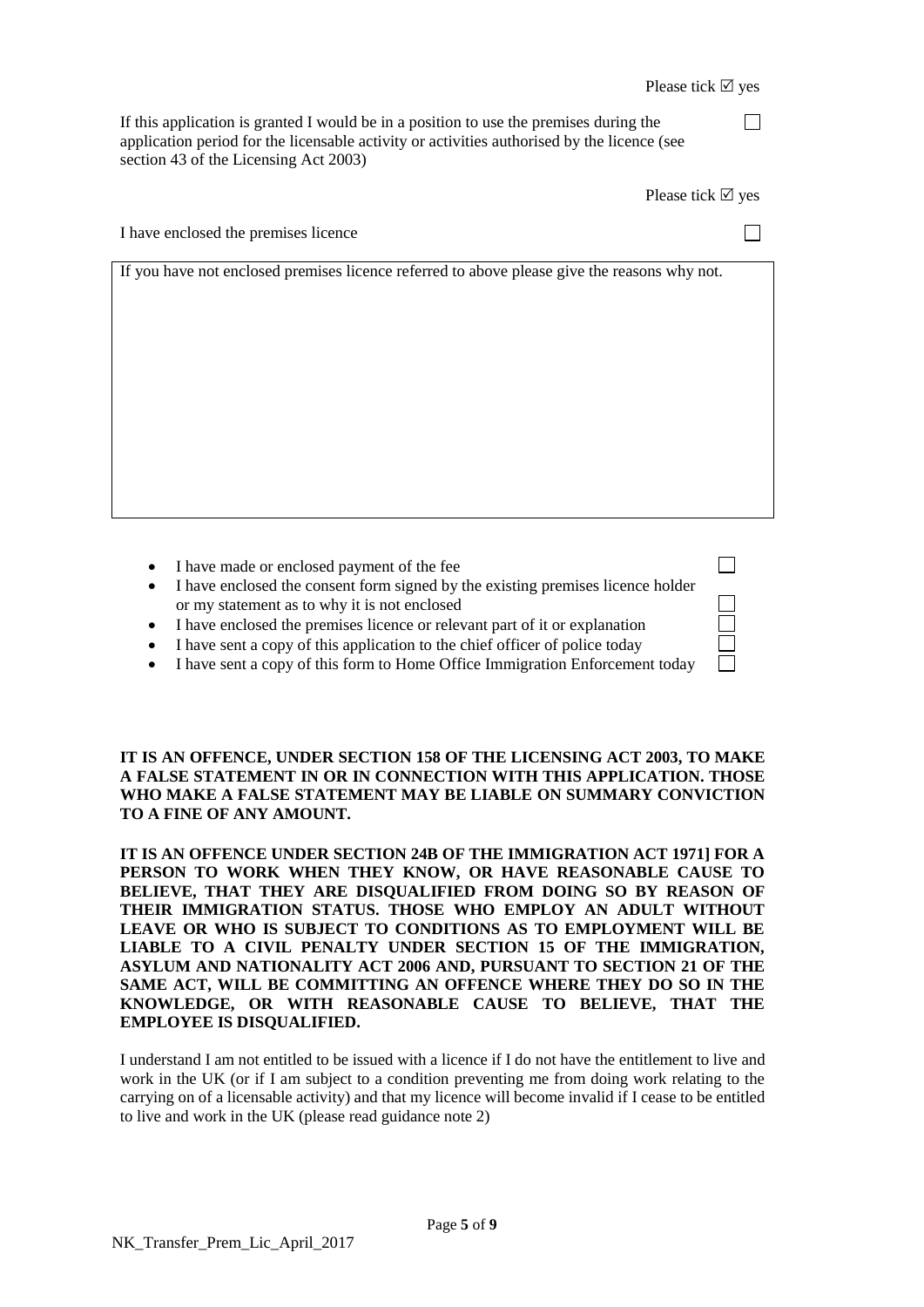*Part 4 – Signatures (please read guidance note 3)*

**Signature of applicant or applicant's solicitor or other duly authorised agent** (See guidance note 4). **If signing on behalf of the applicant please state in what capacity.**

| Signature                                                                                                                                                                                                            |                  |
|----------------------------------------------------------------------------------------------------------------------------------------------------------------------------------------------------------------------|------------------|
| Date                                                                                                                                                                                                                 |                  |
|                                                                                                                                                                                                                      |                  |
| Capacity                                                                                                                                                                                                             |                  |
|                                                                                                                                                                                                                      |                  |
| For joint applicants signature of second applicant, second applicant's solicitor or other<br>authorised agent (please read guidance note 5). If signing on behalf of the applicant please<br>state in what capacity. |                  |
| Signature                                                                                                                                                                                                            |                  |
| Date                                                                                                                                                                                                                 |                  |
| Capacity                                                                                                                                                                                                             |                  |
|                                                                                                                                                                                                                      |                  |
| Contact name (where not previously given) and postal address for correspondence<br>associated with this application (please read guidance note 6)                                                                    |                  |
|                                                                                                                                                                                                                      |                  |
|                                                                                                                                                                                                                      |                  |
|                                                                                                                                                                                                                      |                  |
| Post town                                                                                                                                                                                                            | <b>Post Code</b> |
| Telephone number (if any)                                                                                                                                                                                            |                  |
| If you would prefer us to correspond with you by e-mail your e-mail address (optional)                                                                                                                               |                  |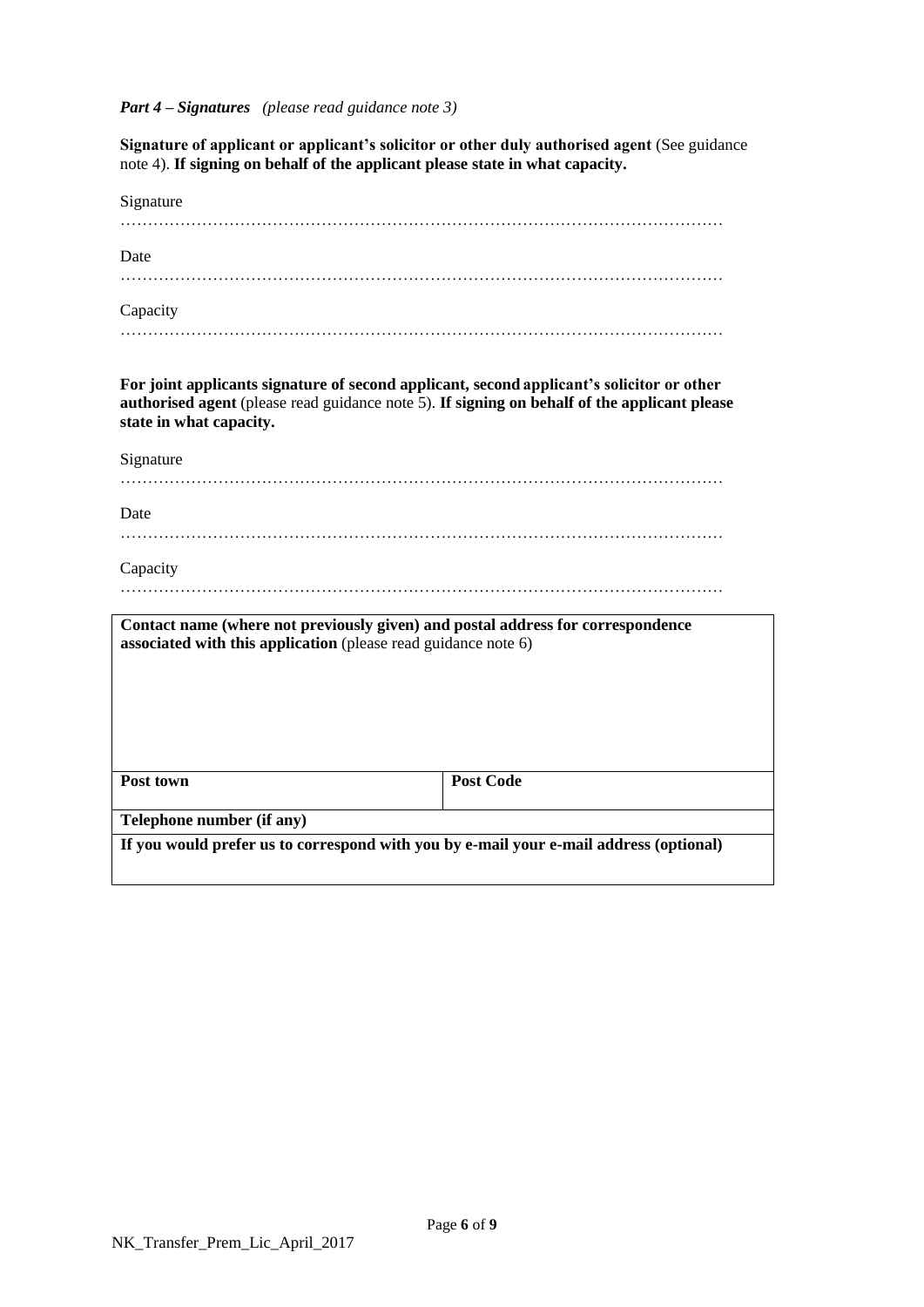#### **Notes for Guidance**

1. Describe the premises. For example the type of premises it is, its general situation and layout and any other information which would be relevant to the licensing objectives.

### 2. **Right to work/immigration status for individual applicants and applications from partnerships which are not limited liability partnerships**:

A licence may not be held by an individual or an individual in a partnership which is not a limited liability partnership who:

- does not have the right to live and work in the UK; or
- is subject to a condition preventing him or her from doing work relating to the carrying on of a licensable activity.

Any premises licence issued on or after 6 April 2017 will lapse if the holder ceases to be entitled to work in the UK.

Applicants must demonstrate that they have the right to work in the UK and are not subject to a condition preventing them from doing work relating to the carrying on of a licensing activity. They do this by providing with this application copies or scanned copies of the following documents (which do not need to be certified).

## **Documents which demonstrate entitlement to work in the UK**

- An expired or current passport showing the holder, or a person named in the passport as the child of the holder, is a British citizen or a citizen of the UK and Colonies having the right of abode in the UK [please see note below about which sections of the passport apply].
- An expired or current passport or national identity card showing the holder, or a person named in the passport as the child of the holder, is a national of a European Economic Area country or Switzerland.
- A Registration Certificate or document certifying permanent residence issued by the Home Office to a national of a European Economic Area country or Switzerland.
- A Permanent Residence Card issued by the Home Office to the family member of a national of a European Economic Area country or Switzerland.
- A **current** Biometric Immigration Document (Biometric Residence Permit) issued by the Home Office to the holder indicating that the person named is allowed to stay indefinitely in the UK, or has no time limit on their stay in the UK.
- A **current** passport endorsed to show that the holder is exempt from immigration control, is allowed to stay indefinitely in the UK, has the right of abode in the UK, or has no time limit on their stay in the UK.
- A **current** Immigration Status Document issued by the Home Office to the holder with an endorsement indicating that the named person is allowed to stay indefinitely in the UK or has no time limit on their stay in the UK, **when produced in combination with** an official document giving the person's permanent National Insurance number and their name issued by a Government agency or a previous employer.
- A **full** birth or adoption certificate issued in the UK which includes the name(s) of at least one of the holder's parents or adoptive parents, **together with** an official document giving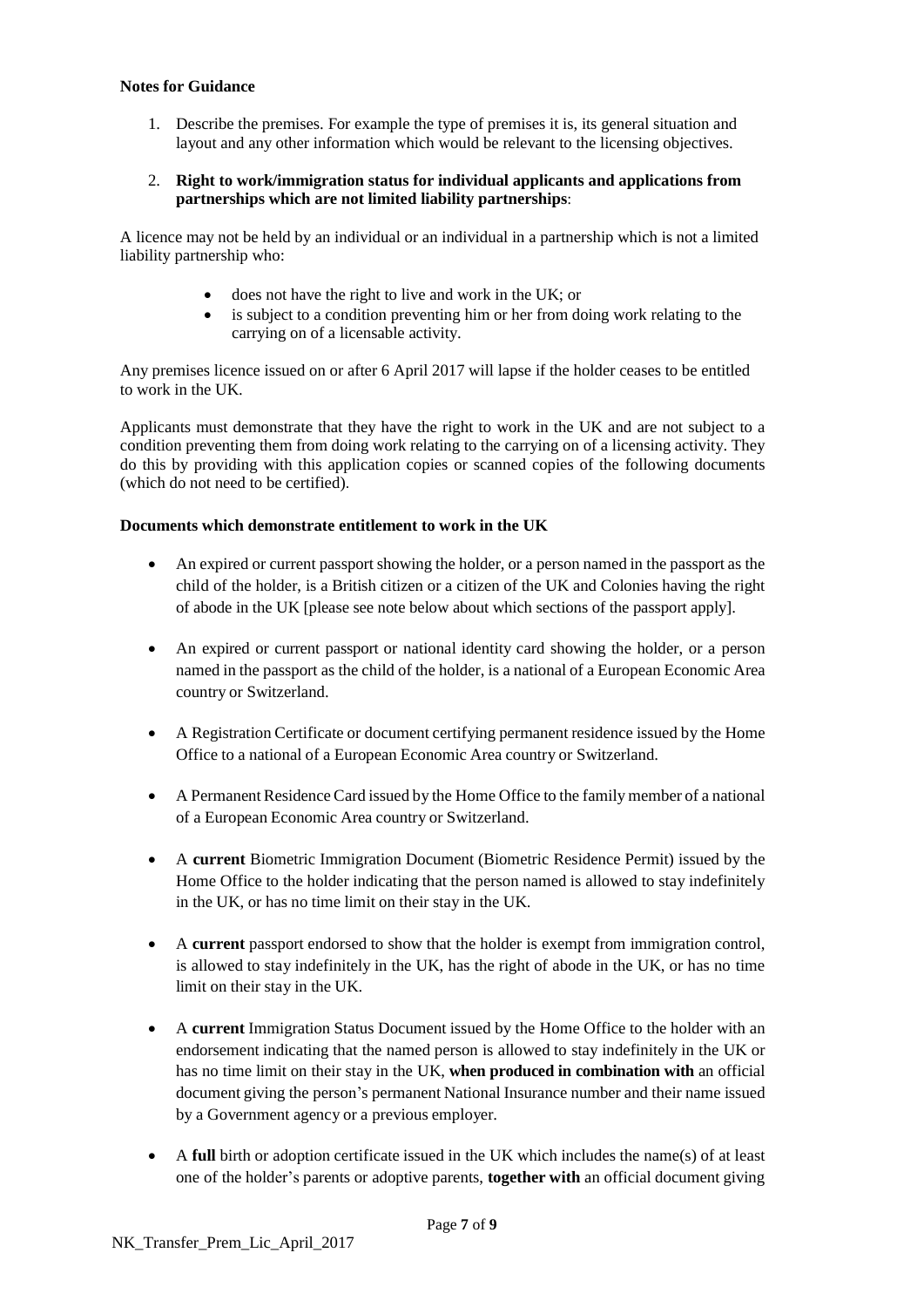the person's permanent National Insurance number and their name issued by a Government agency or a previous employer.

- A birth or adoption certificate issued in the ChannelIslands, the Isle of Man or Ireland **when produced in combination with** an official document giving the person's permanent National Insurance number and their name issued by a Government agency or a previous employer.
- A certificate of registration or naturalisation as a British citizen, **when produced in combination with** an official document giving the person's permanent National Insurance number and their name issued by a Government agency or a previous employer.
- A **current** passport endorsed to show that the holder is allowed to stay in the UK and is currently allowed to work and is not subject to a condition preventing the holder from doing work relating to the carrying on of a licensable activity.
- A **current** Biometric Immigration Document (Biometric Residence Permit) issued by the Home Office to the holder which indicates that the named person can currently stay in the UK and is allowed to do the work in question.
- A **current** Residence Card issued by the Home Office to a person who is not a national of an EEA state or Switzerland but who is a family member of such a national or who has derivative rights or residence.
- A **current** Immigration Status Document containing a photograph issued by the Home Office to the holder with an endorsement indicating that the named person may stay in the UK, and is allowed to work and is not subject to a condition preventing the holder from doing work relating to the carrying on of a licensable activity **when produced in combination with** an official document giving the person's permanent National Insurance number and their name issued by a Government agency or a previous employer.
- A Certificate of Application, **less than 6 months old**, issued by the Home Office under regulation 17(3) or 18A (2) of the Immigration (European Economic Area) Regulations 2006, to a person who is not a national of an EEA state or Switzerland but who is a family member of such a national or who has derivative rights of residence.
- Reasonable evidence that the person has an outstanding application to vary their permission to be in the UK with the Home Office such as the Home Office acknowledgement letter or proof of postage evidence, or evidence that the person has an appeal or administrative review pending on an immigration decision, such as an appeal or administrative review reference number.
- Reasonable evidence that a person who is not a national of an EEA state or Switzerland but who is a family member of such a national or who has derivative rights of residence in exercising treaty rights in the UK including:-
	- evidence of the applicant's own identity such as a passport,
	- evidence of their relationship with the EEA family member  $-e.g. a$ marriage certificate, civil partnership certificate or birth certificate, and
	- evidence that the EEA national has a right of permanent residence in the UK or is one of the following if they have been in the UK for more than 3 months: